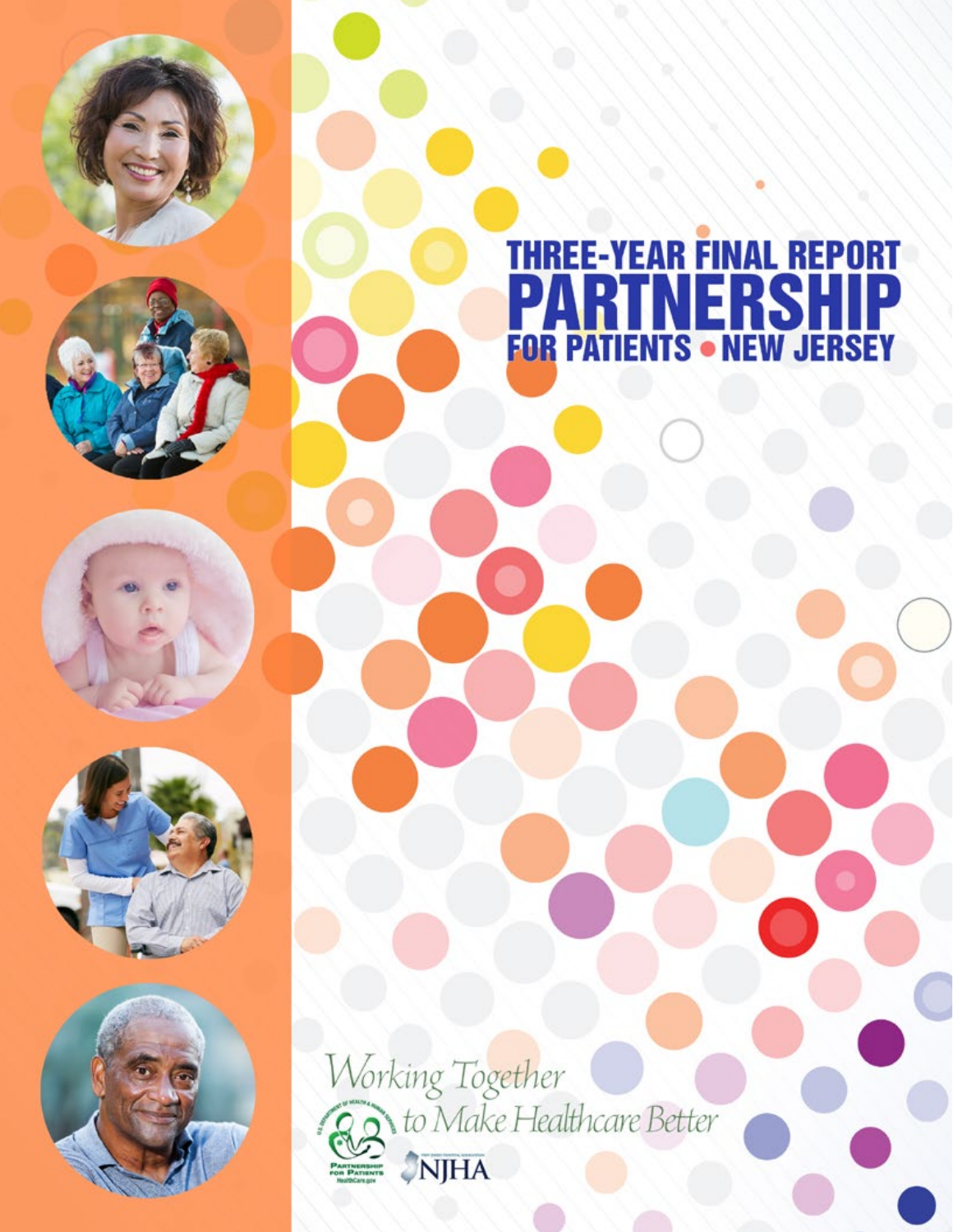# **PARTNERSHIP FOR PATIENTS – NEW JERSEY**  Three-Year Final Report



The New Jersey Hospital Association's Institute for Quality and Patient Safety and 62 of its member hospitals participated in Partnership for Patients-New Jersey as one of 27 Hospital Engagement Networks. After three years, the project is complete and the results are impressive - over 13,730 total cases of harm were averted and healthcare costs savings were projected to be over \$120 million.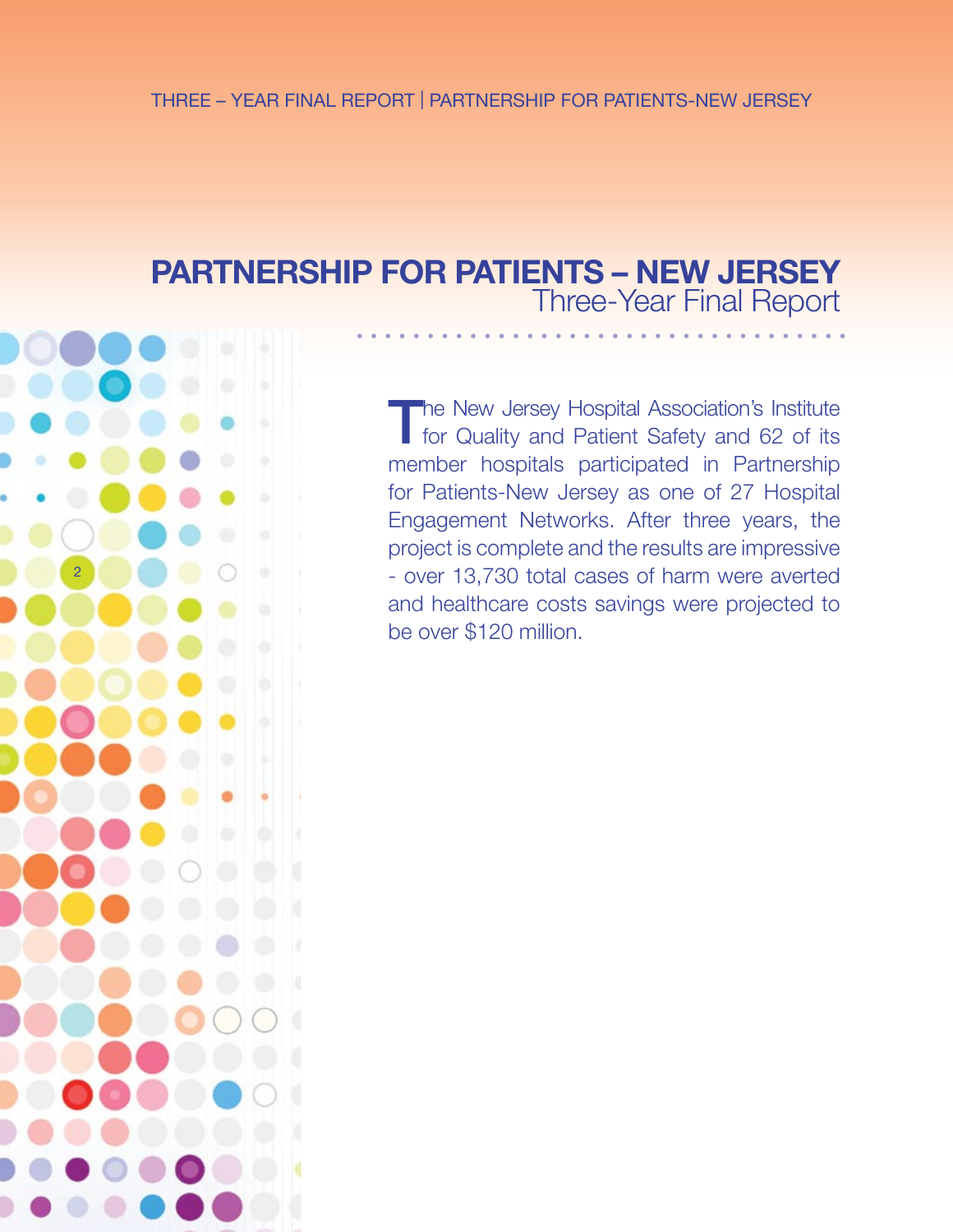# THREE – YEAR FINAL REPORT | PARTNERSHIP FOR PATIENTS-NEW JERSEY



This final report, which covers 2012-2014, details the results for each healthcare-associated condition and how those results impacted New Jersey's patients and residents.

This national initiative was developed by the U.S. Centers for Medicare and Medicaid Services to improve the quality, safety and affordability of healthcare. The two goals of Partnership for Patients-New Jersey were: to ensure quality care and improved safety for patients by reducing the incidence of healthcare-associated conditions and reducing preventable complications that lead to readmissions.

The three-year initiative concluded in 2014, but New Jersey's hospitals will continue to take what they learned and use that knowledge to sustain and expand on their achievements, to make healthcare better and safer for New Jersey.  $\bullet$ 

*Over 13,730 total cases of harm were averted and healthcare costs savings were projected to be over \$120 million.*

3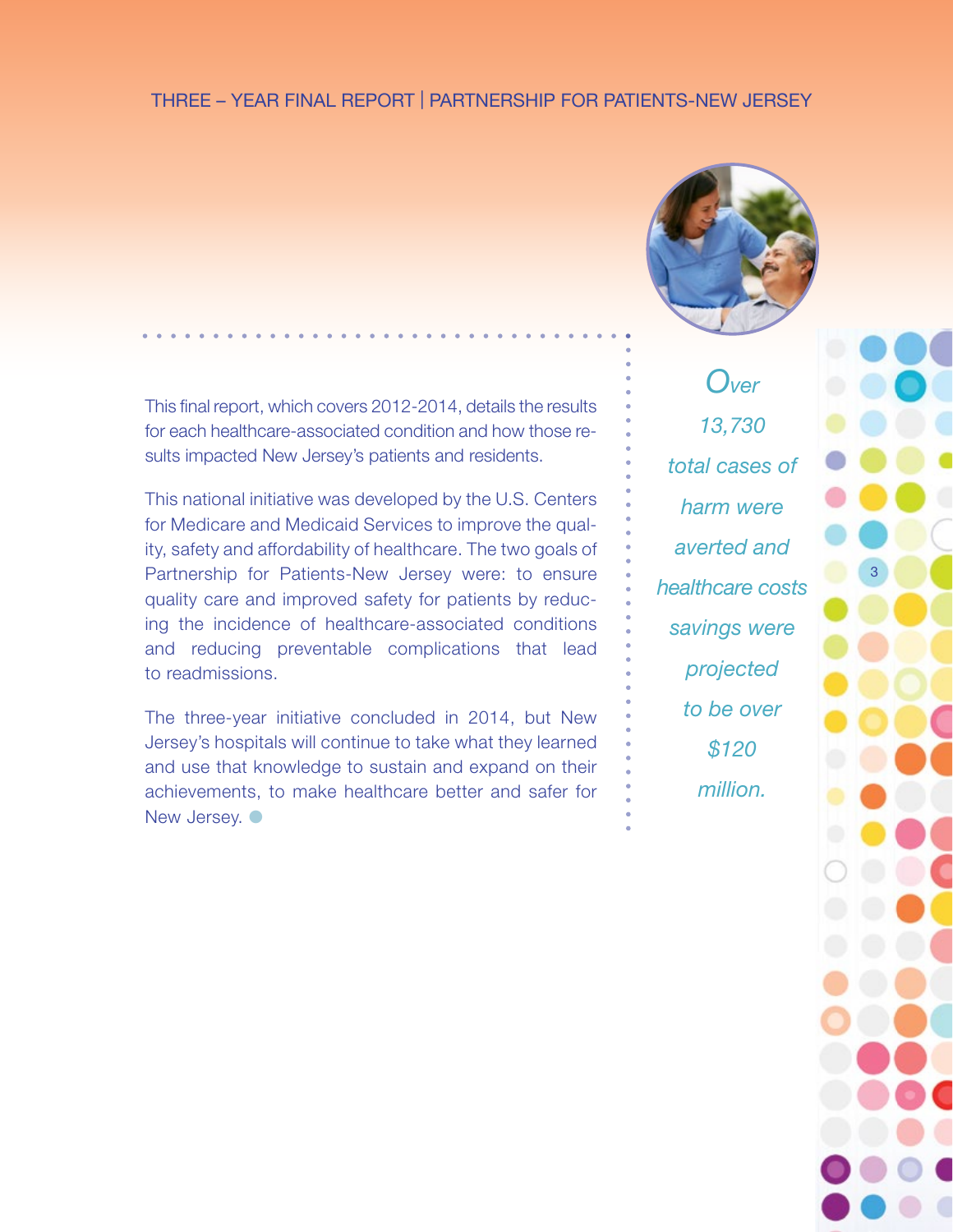# **HOSPITAL-ACQUIRED CONDITIONS (HACs) KEY ACCOMPLISHMENTS AND RESULTS** *Total cases of harm averted - 13,730 | Healthcare cost savings - About \$120 million*

| <b>HAC TOPIC</b>                                                        | <b>OUTCOME MEASURE</b>                                                                      | <b>SOURCE*</b>         | <b>BASELINE</b>                                                                                          |
|-------------------------------------------------------------------------|---------------------------------------------------------------------------------------------|------------------------|----------------------------------------------------------------------------------------------------------|
| <b>Adverse Drug Events</b>                                              | Warfarin event - INR level outside therapeutic range<br>(percent of patients on warfarin)   | Chart<br><b>Review</b> | 10.4%<br>(2011)                                                                                          |
| <b>Catheter-Associated</b><br><b>Urinary Tract</b><br><b>Infections</b> | CAUTI Rate* (per 1,000 catheter days)                                                       | <b>NHSN</b>            | 2.27<br>(2010)                                                                                           |
| <b>Central Line-</b><br><b>Associated Blood-</b><br>stream Infections   | CLABSI Rate (per 1,000 central line days)                                                   | <b>NHSN</b>            | 1.40<br>(2010)                                                                                           |
| Falls                                                                   | Total falls* (per 1,000 patient days)                                                       | <b>NDNQI</b>           | 3.1<br>(2011)                                                                                            |
| <b>Early Elective</b><br><b>Deliveries</b>                              | Early Elective Deliveries (percent of deliveries before 39 weeks that were elective)        | Chart<br><b>Review</b> | 2.9%<br>(1st Qtr 2012)                                                                                   |
| <b>OB Adverse Events</b>                                                | Birth Trauma Injury (per 100 live births)                                                   | <b>PSI</b>             | 0.23<br>(2010)                                                                                           |
|                                                                         | Obstetric Trauma combined (per 100 vaginal deliveries)                                      | <b>PSI</b>             | 14.85<br>(2011)                                                                                          |
|                                                                         | Obstetric Trauma without Instrument (per 100 vaginal deliveries)                            | <b>PSI</b>             | 2.45<br>(2011)                                                                                           |
| <b>Pressure Ulcers</b>                                                  | Pressure Ulcer Rate (per 1,000 discharges)                                                  | <b>PSI</b>             | 1.79<br>(2011)                                                                                           |
| <b>Surgical Site</b><br><b>Infections</b>                               | SSI Rate for Colon Surgery (per 100 colon surgeries)                                        | <b>NHSN</b>            | 4.34<br>(1st Qtr 2012)                                                                                   |
|                                                                         | SSI Rate for Hysterectomy (per 100 hysterectomies)                                          | <b>NHSN</b>            | 1.47<br>(2010)                                                                                           |
|                                                                         | SSI Rate for Total Knee Replacement Surgery (per 100 knee repl. surgeries)                  | <b>NHSN</b>            | 1.03<br>(2010)                                                                                           |
| <b>Venous</b><br>Thromboembolism                                        | Post-operative Deep Vein Thrombolism or Pulmonary Embolism<br>(per 100 surgical discharges) | <b>PSI</b>             | 0.73<br>(2011)                                                                                           |
| Ventilator-<br><b>Associated Event</b>                                  | Ventilator-Associated Pneumonia Rate (per 1,000 ventilator days)                            | <b>NHSN</b>            | ** New VAE<br>measures were<br>rolled out in 2013-<br>2014.<br><b>Baseline data is</b><br>not available. |

# PREVENTABLE READMISSIONS

| <b>TOPIC</b> | <b>OUTCOME MEASURE</b>                                         | <b>SOURCE</b> | <b>BASELINE</b>                    |
|--------------|----------------------------------------------------------------|---------------|------------------------------------|
| Readmissions | Medicare All-cause 30-day readmissions (percent of discharges) | <b>HQSI</b>   | 21.4%<br>(July 2010 -<br>Dec 2011) |

# DATA NOTES

*This table shows the results of data collected from participating hospitals on hospital-acquired conditions, 30-day readmission rates, total cases of harm averted and total healthcare costs avoided. Sources of data and per-patient costs include the National Healthcare Safety Network, the National Database on Nursing Quality Indicators, Patient Safety Indicators, hospital-reported data extrapolated from chart reviews, U.S. Agency for Healthcare Research and Quality, the American Hospital Association's Health Research and Educational Trust and RTI International. Percent change rates represent pre- (baseline) and post- (current) data, as described. Cases of Harm Avoided and Estimated Cost Savings represent data from 2012-2014.*

*\* NDNQI, NHSN and PSI data are collected for 100 percent of NJHEN hospitals (62), except the CAUTI measure, which was based on a sample of hospitals. Chart review data are collected from approximately 50 percent of participating hospitals.*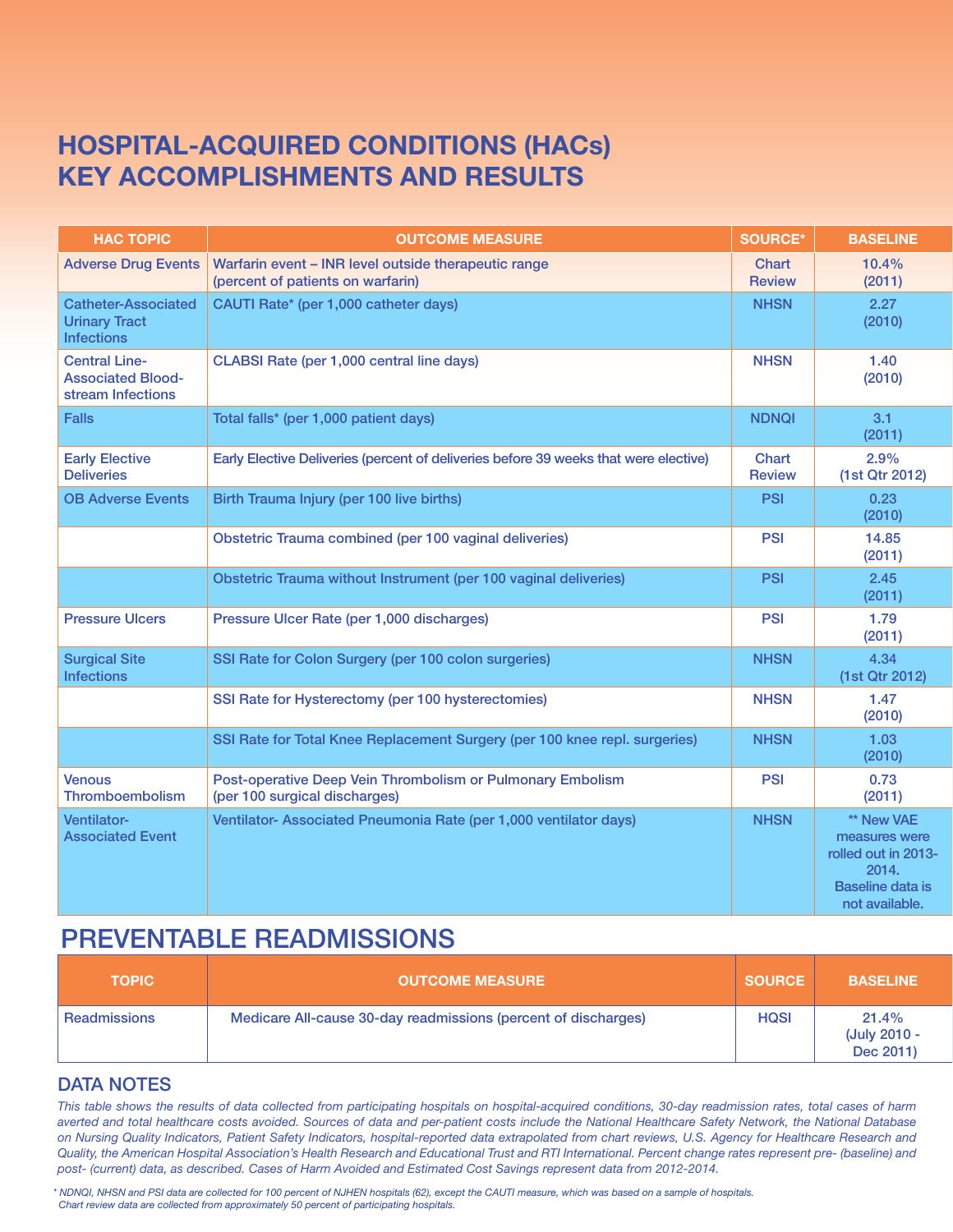# **KEY ACCOMPLISHMENTS AND RESULTS** *Total cases of harm averted - 13,730 | Healthcare cost savings - About \$120 million* **\***

| <b>CURRENT</b>                                                                                |  | <b>PERCENT CHANGE</b>                                                                                |               | <b>CASES OF HARM AVOIDED</b>                      | <b>ESTIMATED COST SAVINGS</b>                     |
|-----------------------------------------------------------------------------------------------|--|------------------------------------------------------------------------------------------------------|---------------|---------------------------------------------------|---------------------------------------------------|
| 6.5%<br>(4th Qtr 2014)                                                                        |  | 37.9%<br>Reduction                                                                                   |               | 2,240 cases of harm avoided                       | Estimated cost savings - \$11.2 million           |
| 1.72<br>(4th Qtr 2014)                                                                        |  | 24.1%<br>Reduction                                                                                   |               | 168 cases of harm avoided                         | Estimated savings - \$996,000                     |
| 1.07<br>(4th Qtr 2014)                                                                        |  | 23.5%<br><b>Reduction</b>                                                                            |               | 119 cases of harm avoided                         | Estimated cost savings - \$2 million              |
| 2.76<br>(4th Qtr 2014)                                                                        |  | 11.1%<br>Reduction                                                                                   |               | 978 cases of harm avoided                         | Estimated cost savings - \$7.1 million            |
| $0.9\%$<br>(4th Qtr 2014)                                                                     |  | 69.9%<br>Reduction                                                                                   |               | 258 cases of harm avoided                         | Estimated cost savings - \$1.1 million            |
| 0.19<br>(4th Qtr 2014)                                                                        |  | 19.8%<br>Reduction                                                                                   | <b>FIGURE</b> | 724 cases<br>of harm avoided                      | Estimated cost savings - \$2 million              |
| 9.96<br>(4th Qtr 2014)                                                                        |  | 33.0%<br>Reduction                                                                                   | 品             |                                                   |                                                   |
| 1.79<br>(4th Qtr 2014)                                                                        |  | 27.1%<br>Reduction                                                                                   | COMBIN        |                                                   |                                                   |
| 1.39<br>(4th Qtr 2014)                                                                        |  | 22.3%<br><b>Reduction</b>                                                                            |               | 142 cases of harm avoided                         | Estimated cost savings - \$6.1 million            |
| 2.01<br>(4th Qtr 2014)                                                                        |  | 53.6%<br>Reduction                                                                                   | <b>FIGURE</b> | 97 cases of harm avoided                          | Estimated cost savings - \$2 million              |
| 1.32<br>(4th Qtr 2014)                                                                        |  | 9.9%<br>Reduction                                                                                    | e             |                                                   |                                                   |
| 0.29<br>(4th Qtr 2014)                                                                        |  | 71.9%<br>Reduction                                                                                   | COMBIN        |                                                   |                                                   |
| 0.62<br>(4th Qtr 2014)                                                                        |  | 14.1%<br>Reduction                                                                                   |               | 183 cases of harm avoided                         | Estimated cost savings - \$2.6 million            |
| ** New VAE<br>measures were rolled<br>out in 2013-2014.<br>Baseline data is<br>not available. |  | ** New VAE<br>measures were rolled<br>out in 2013-2014.<br><b>Baseline data is</b><br>not available. |               | 10 cases of harm avoided<br>$(2012 \text{ only})$ | Estimated cost savings - \$405,000<br>(2012 only) |

| <b>CURRENT</b>    | <b>PERCENT CHANGE</b> | <b>CASES OF HARM AVOIDED</b> | <b>ESTIMATED COST SAVINGS</b>   |
|-------------------|-----------------------|------------------------------|---------------------------------|
| 19.8%             | 7.7%                  | $8,81$ <sup>-</sup>          | <b>Estimated cost savings -</b> |
| (Jan - June 2014) | Reduction             | cases of harm avoided        | \$84.1 million                  |

**t**<br> **t**<br> **la**<br> **u**<br> **s** *In 2014, the Agency for Healthcare Research and Quality changed methodologies in calculating cost savings associated with some hospital-acquired conditions. This chart reflects the updated methodology. Based on the prior methodology, PfP-New Jersey's projected cost savings would have been about \$195 million.*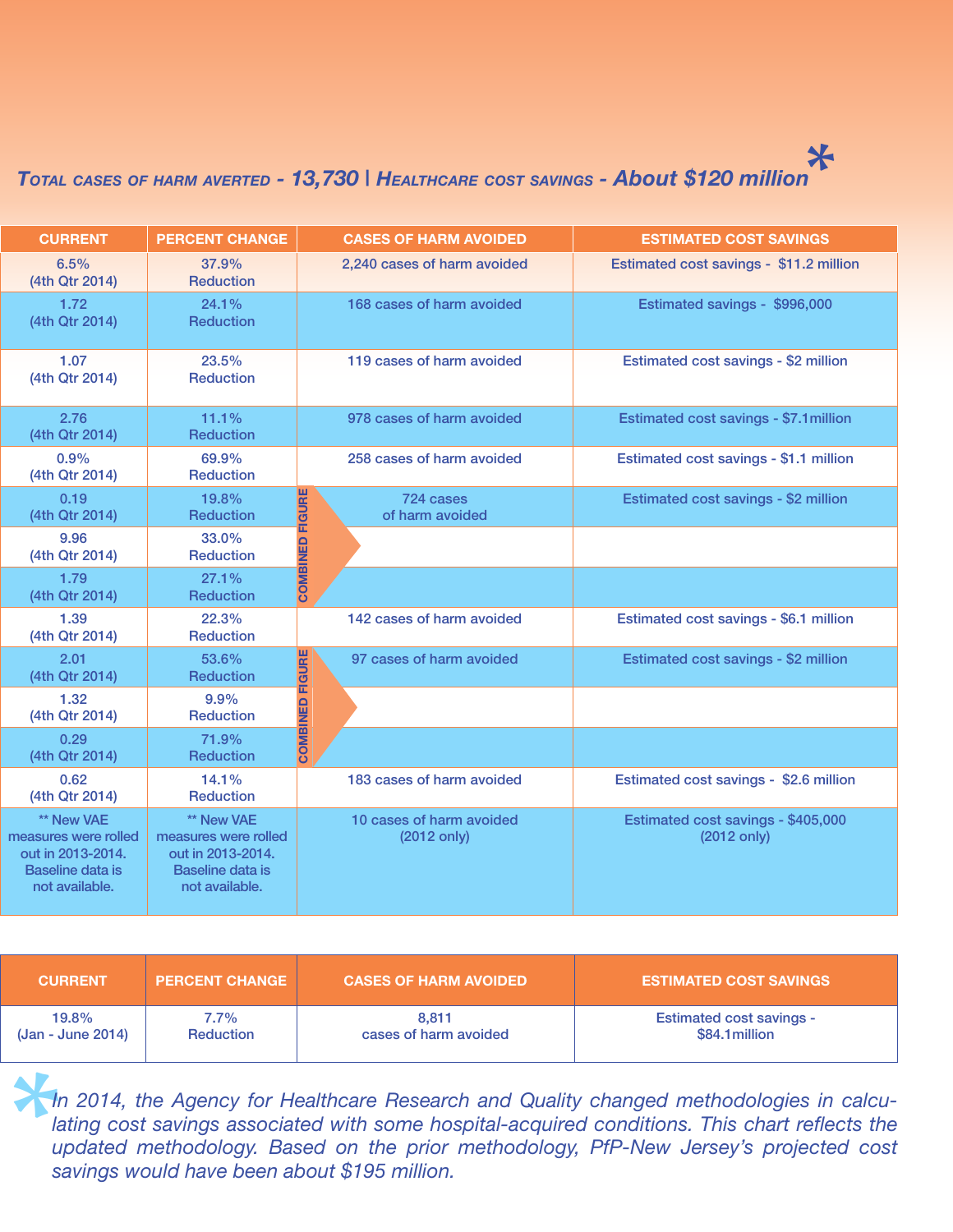# QUALITY IMPROVEMENT AREAS

**ADVERSE DRUG EVENTS —** Any incident in which the use of a medication (drug or biologic) at any dose may have resulted in death, a birth defect, disability, hospitalization or was life threatening or required intervention to prevent harm.

**CATHETER–ASSOCIATED URINARY TRACT INFECTIONS —** The most common type of healthcare-associated infection. Virtually all healthcare-associated urinary tract infections are caused by instrumentation such as a catheter inserted into the urinary tract.

**CENTRAL LINE–ASSOCIATED BLOODSTREAM INFECTIONS —** An infection that occurs when germs enter the body through thin plastic tubes that are placed in a large vein near the patient's neck, chest, arm or groin (a central line).

**FALLS —** A fall within a healthcare site that results in harm for the patient. Falls continue to be the most frequently reported event submitted to New Jersey's Patient Safety Reporting System by hospital providers.

**EARLY ELECTIVE DELIVERIES —** A birth scheduled by choice before the 39th week of pregnancy without a medical reason or need. Numerous studies show EEDs are associated with increased maternal and neonatal complications for both mothers and newborns, compared to deliveries occurring beyond 39 weeks and women who go into labor on their own.

**OBSTETRIC ADVERSE EVENTS —** Include Birth Trauma Injury, Obstetric Trauma with Use of a Medical Instrument and Obstetric Trauma without Use of a Medical Instrument.

**PRESSURE ULCERS** — Injuries to skin and underlying tissue resulting from prolonged pressure on the skin. Pressure ulcers most often develop on skin that covers bony areas of the body, such as the heels, ankles, hips and tailbone.

**SURGICAL SITE INFECTIONS —** An infection that occurs after surgery in the part of the body where the surgery took place. SSIs can sometimes be superficial infections involving the skin only. Other SSIs are more serious and can involve tissues under the skin, organs or implanted material.

**VENOUS THROMBOEMBOLISM—** A blood clot that develops in the vein due to immobilization.

**VENTILATOR–ASSOCIATED PNEUMONIA —** A type of lung infection that occurs in people who are on breathing machines in hospitals. Ventilator-associated pneumonia typically affects critically ill persons that are in an intensive care unit.

**READMISSIONS —** Defined as a patient admission to a hospital within 30 days after being discharged from an earlier hospital stay. One example of an unplanned readmission would be someone who is readmitted to the hospital for a surgical wound infection that occurred after his or her initial hospital stay.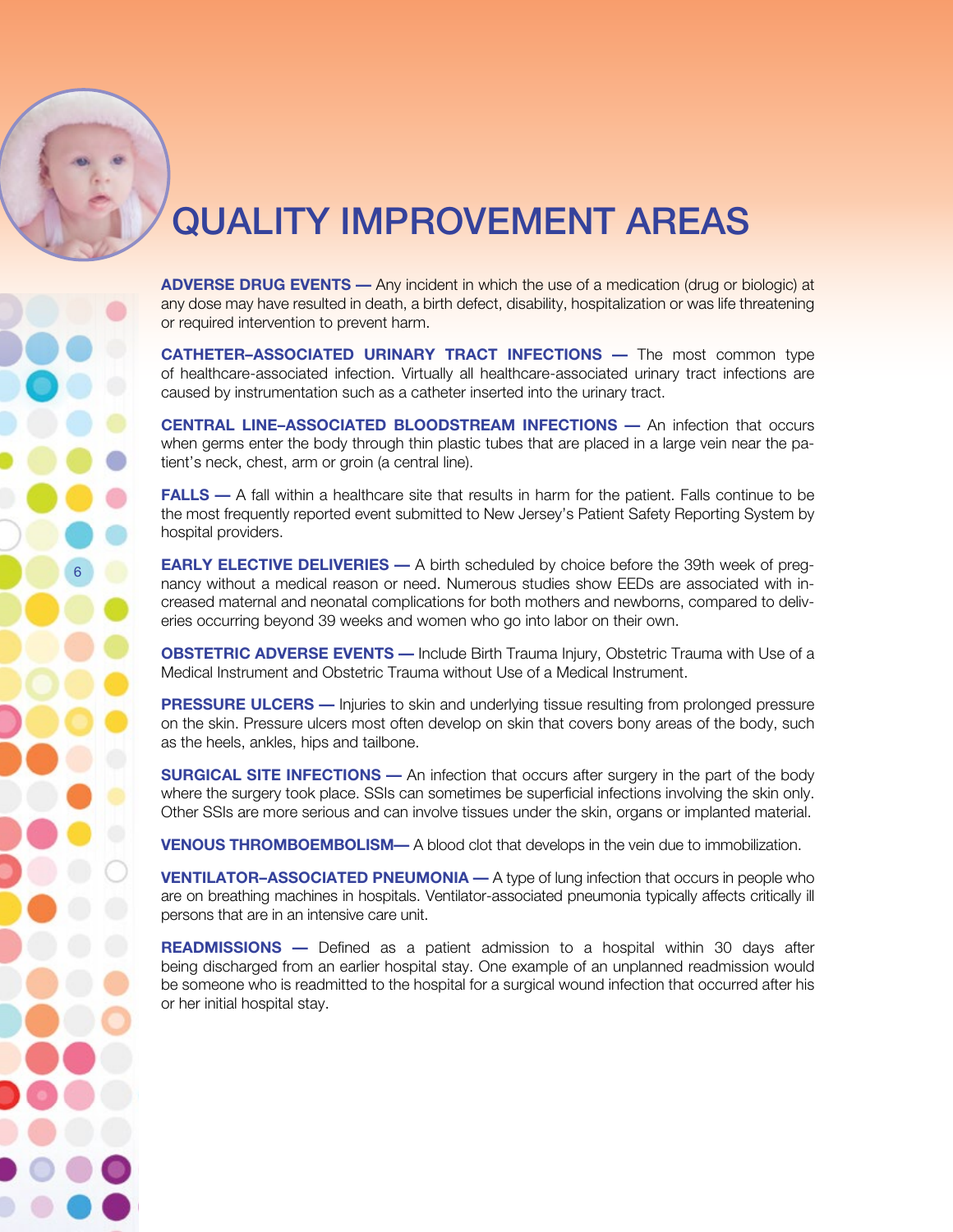# 7

# THE WORK CONTINUES

### **PATIENT AND FAMILY ENGAGEMENT**

NJHA is building on the successes of its patient and family engagement activities to promote a healthcare system that is safe and truly responsive to patient and family needs, priorities, goals and values.

To foster an environment where hospital leaders incorporate the philosophy of patient and family engagement in every aspect of their day-to-day operations, NJHA will:

- Encourage patient safety rounds conducted by patient/family advisors, change huddles and bedside change-of-shift reporting through interactive learning sessions
- Examine "best practice" strategies that have been used to make healthcare safer for patients and families, including those from diverse backgrounds
- Provide a set of tools and strategies for patients and their families to use to ensure their safe care in the hospital. Materials also will be made available to partners including clinics, pharmacies and advocates to help train and coach the communities they serve
- Identify vulnerabilities in clinical care (medications, surgeries, care transitions, home care) where patient engagement could play a critical role, notably in areas where populations are at risk for disparate care, or cultural and ethnic nuances that influence involvement in care
- Address a set of medication and patient safety best practices for patients and families, based on the experience of patients and families in the healthcare environment.

### **REDUCING SEPSIS**

New Jersey's statewide inpatient severe sepsis mortality rate is close to 30 percent, with a na-tional rate ranging from 20 to 50 percent. Quality improvement agencies, including the Centers for Medicare and Medicaid Services and National Quality Forum, have made reducing sepsis rates a national healthcare priority.

NJHA has developed the New Jersey Sepsis Learning-Action Collaborative whose mission is to spread evidence-based sepsis interventions beyond intensive care units and emergency departments to medical-surgical patient populations. The collaborative is utilizing a systems-based approach to harness the combined power of physician and nursing leadership, executive support, clinical expertise, unit-based engagement and information technology to reduce sepsis.

The goals of the collaborative are to have all New Jersey hospitals implement sepsis early recognition screening and standardized sepsis treatment protocols, and to have every hospital reduce its severe sepsis mortality rate by 20 percent.